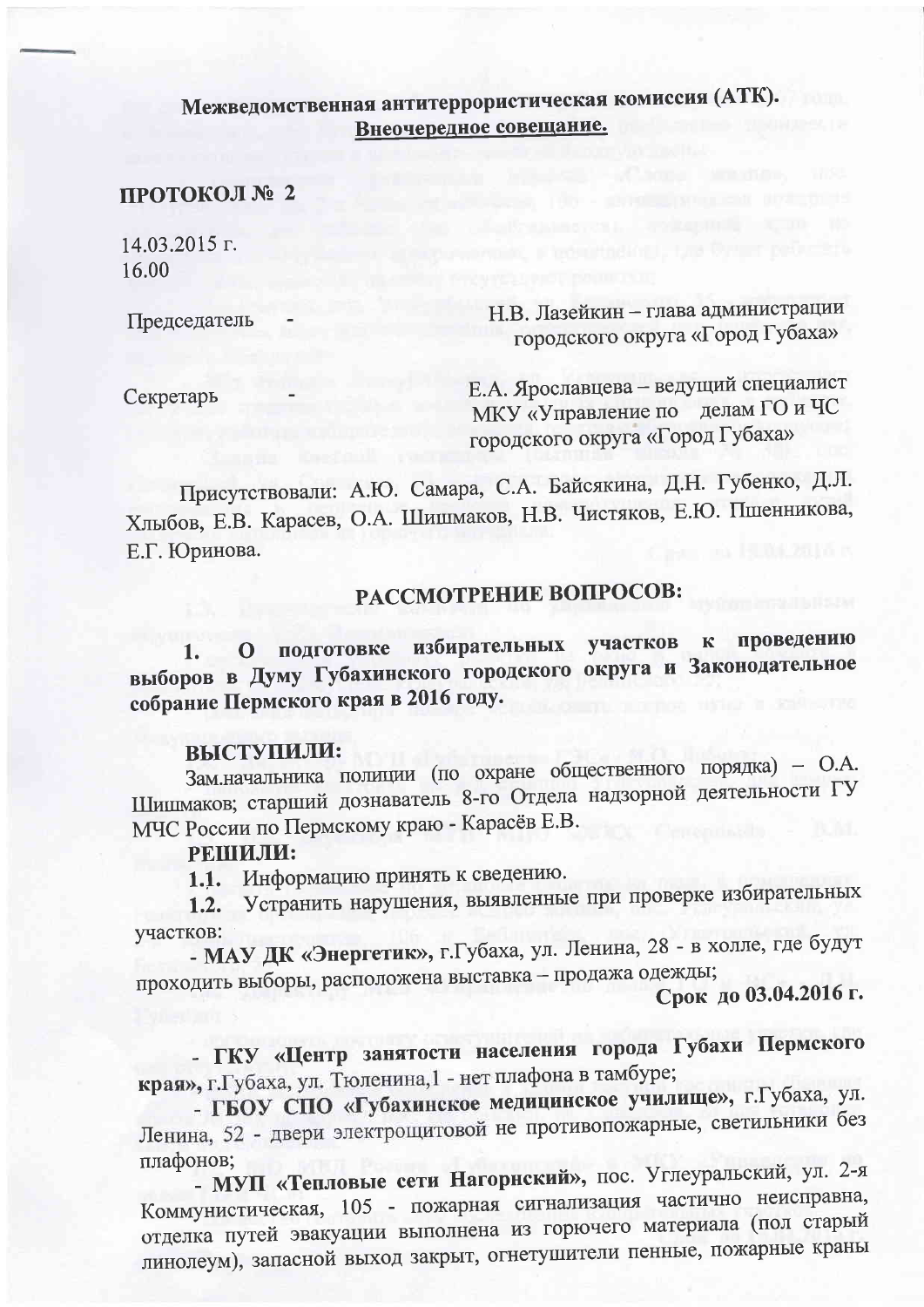без стволов (не проверены), табло выход не горит, план эвакуации 2007 года, в помещении, где будут храниться бюллетени, необходимо произвести замену оконного стекла и установить замок на входную дверь;

«Слово жизни», Религиозная организация церковь пос. Углеуральский, ул. 2-я Коммунистическая, 106 - автоматическая пожарная сигнализация не работает (не обслуживается), пожарный кран He проверяется, огнетушители просроченные, в помещении, где будет работать избирательная комиссия, на окнах отсутствуют решетки;

- Библиотека, пос. Углеуральский, ул. Белинского, 55 - отсутствует автоматическая пожарная сигнализация, огнетушителей нет, плафонов нет, запасного выхода нет:

- Ж/д станция Углеуральская, ул. Углеуральская - отсутствуют первичные средства пожаротушения и пожарная сигнализация, в кабинете, где будет работать избирательная комиссия, розетка с обгоревшим корпусом;

Здание частной гостиницы (бывшая школа № 38), пос. Нагорнский, ул. Советская, 23 - отсутствуют автоматическая пожарная сигнализация и первичные средства пожаротушения, отделка путей эвакуации выполнена из горючего материала.

Срок до 15.04.2016 г.

# 1.3. Председателю комитета по управлению муниципальным имуществом - Е.Ю. Пшенниковой:

- организовать установку решетки на окно в одной комнате в библиотеке, по адресу: пос. Углеуральский, ул. Белинского, 55;

- рекомендовать, при пожаре использовать второе окно в качестве эвакуационного выхода.

Директору МУП «Губахинские ГЭС» - И.О. Лобову:  $1.4.$ 

- направить электрика на ж/д станцию Углеуральская, для замены розетки.

1.5. И.о. директора МУП МПО «ЖКХ Северный» - В.М. Вицентию:

- оказать содействие по установке решеток на окна, в помещениях: Религиозная организация церковь «Слово жизни», пос. Углеуральский, ул. 2-я Коммунистическая, 106 и Библиотека, пос. Углеуральский, ул. Белинского, 55.

Директору МКУ «Управление по делам ГО и ЧС» - Д.Н.  $1.6.$ Губенко:

- организовать доставку огнетушителей на избирательные участки, где они отсутствуют;

- найти подходящее помещение в здании частной гостиницы (бывшая школа № 38), по адресу: пос. Нагорнский, ул. Советская, 23 для установки сейфа под бюллетени.

1.7. МО МВД России «Губахинский» и МКУ «Управление по делам ГО и ЧС»:

- совместно составить акты обследования избирательных участков.

Срок до 15.04.2016 г.